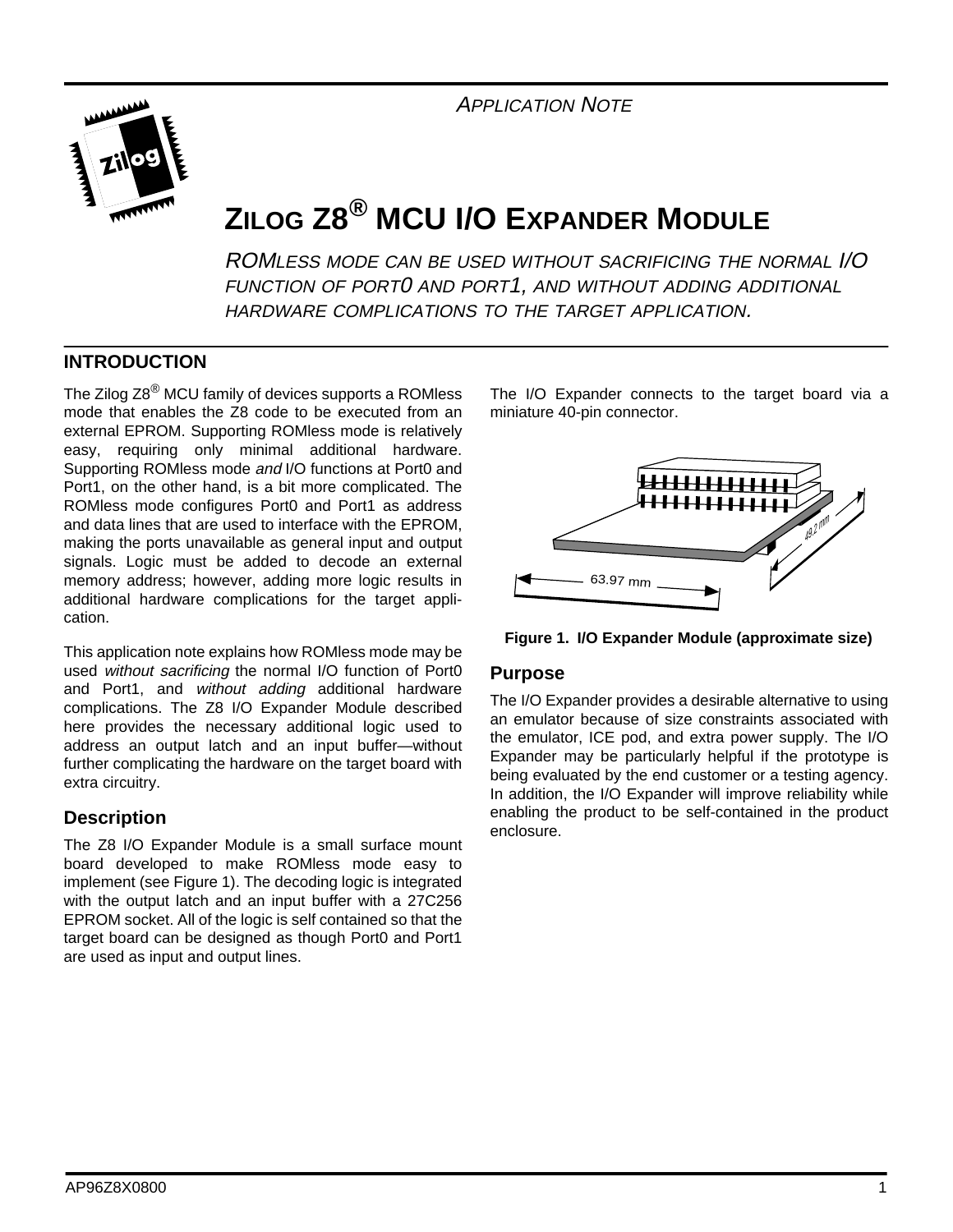# **THEORY OF OPERATION**

Refer to the I/O Expander schematic (Figures 3 and 4) for IC references. The I/O Expander board provides a socket for the 27C256 EPROM and its support 74HC374 latch for decoding the upper address lines. A 74HC139 is used to decode address 8000H for both the input and output strobe. Addresses 0 - 7FFFH are decoded by U4B-12 and provide the chip select for the EPROM. Address 8000H is used for both the output latch 74HC374 and input buffer 74HC541, where the R/W signal selects whether U4A-4 or U4A-5 is asserted Low, which depends on whether a Write or a Read function is being performed. The I/O Expander requires all of Port0 to be inputs and all of Port1 to be outputs.

The I/O Expander plugs into the target board using a 40-pin (.050 pin spacing) surface mount connector. The signal pinout was arranged so that when the I/O Expander is removed from the target board a special straight-through shorting block may be plugged in to connect all the pins straight across 1–2, 2–4, and so on. Pins 33 through 40 are not connected by the shorting block since those lines provide the signals from the Z8<sup>®</sup> MCU to the decoder logic on the I/O expander.



**Figure 2. I/O Expander Module Block Diagram**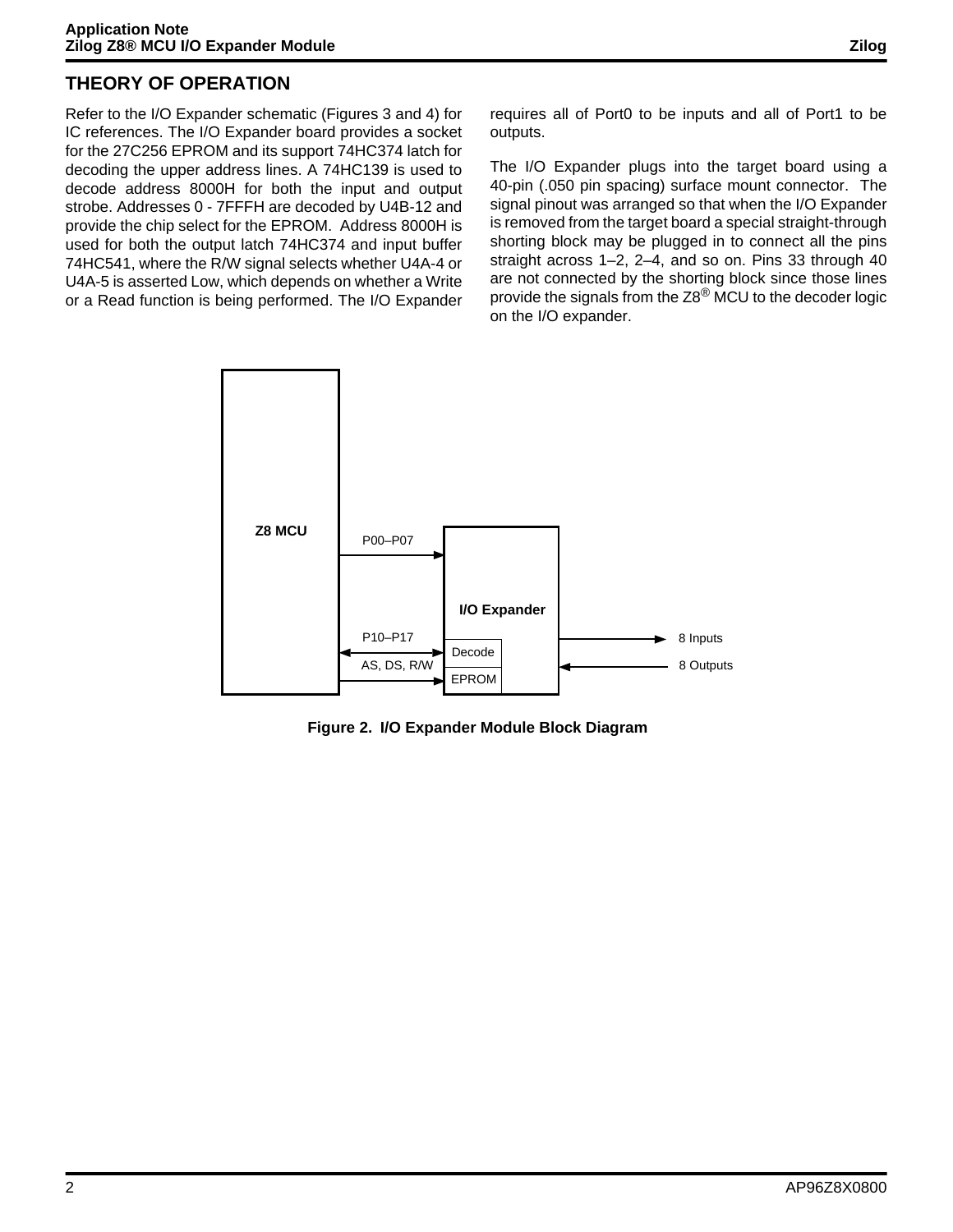

**Figure 3. I/O Expander Module Schematic**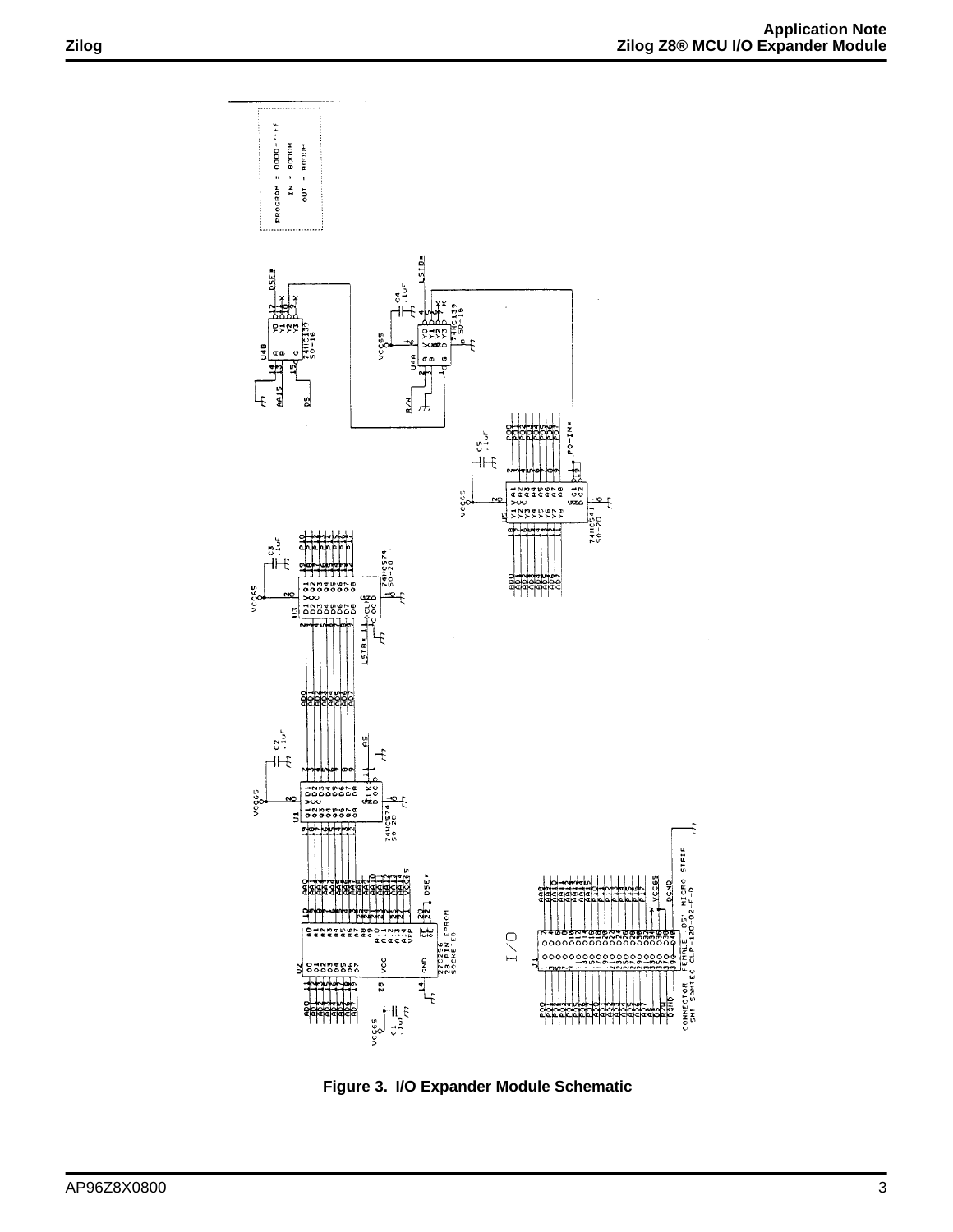The schematic (shown in Figures 4 and 5) of the Z89175 FLASH Digital Telephone Answering Device (DTAD) with Caller Identification depicts the I/O Expander implemented in a typical application.



**Figure 4. Z89175 FLASH DTAD with Caller ID and I/O Expander Module, Part 1**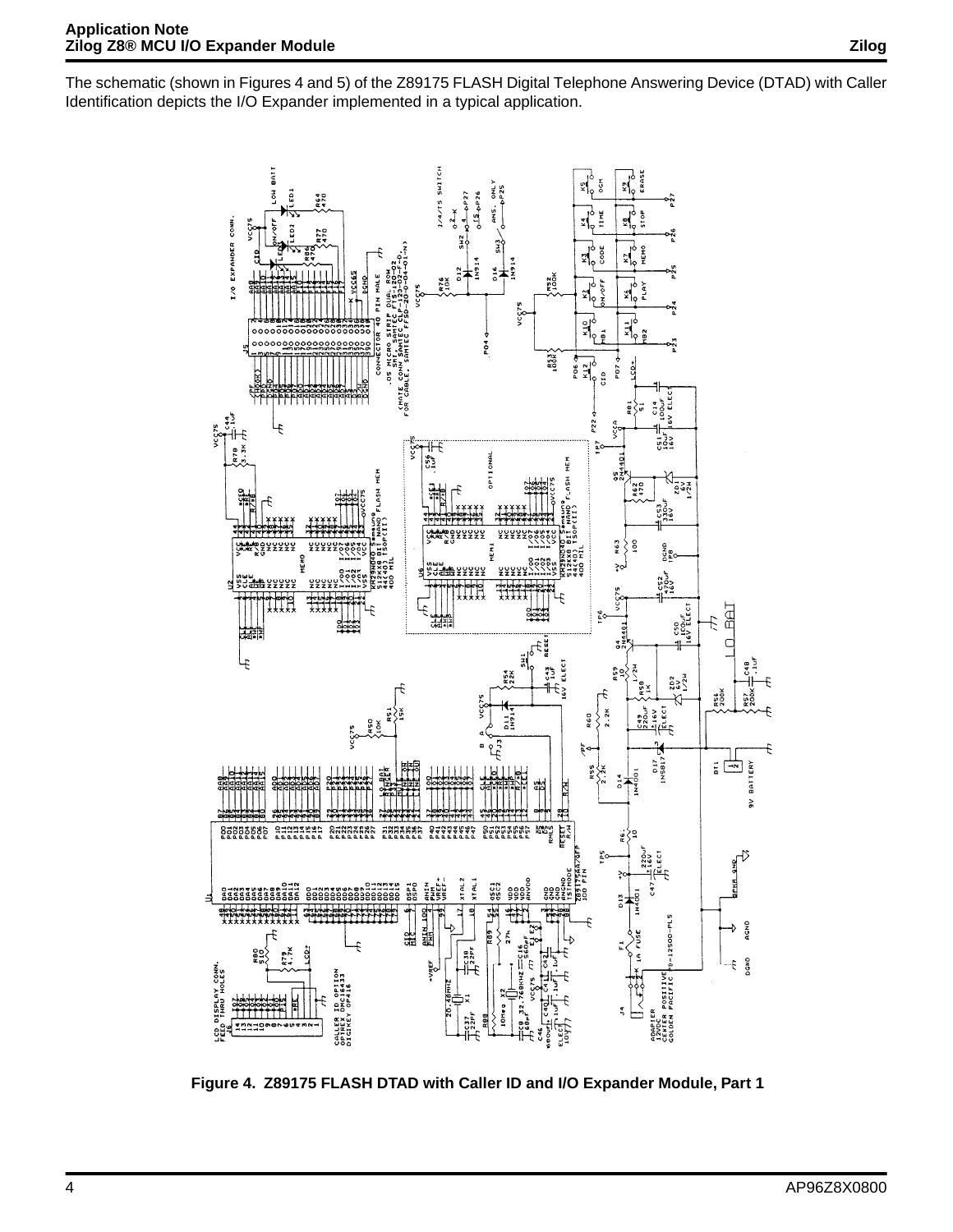

**Figure 5. Z89175 FLASH DTAD with Caller ID and I/O Expander Module, Part 2**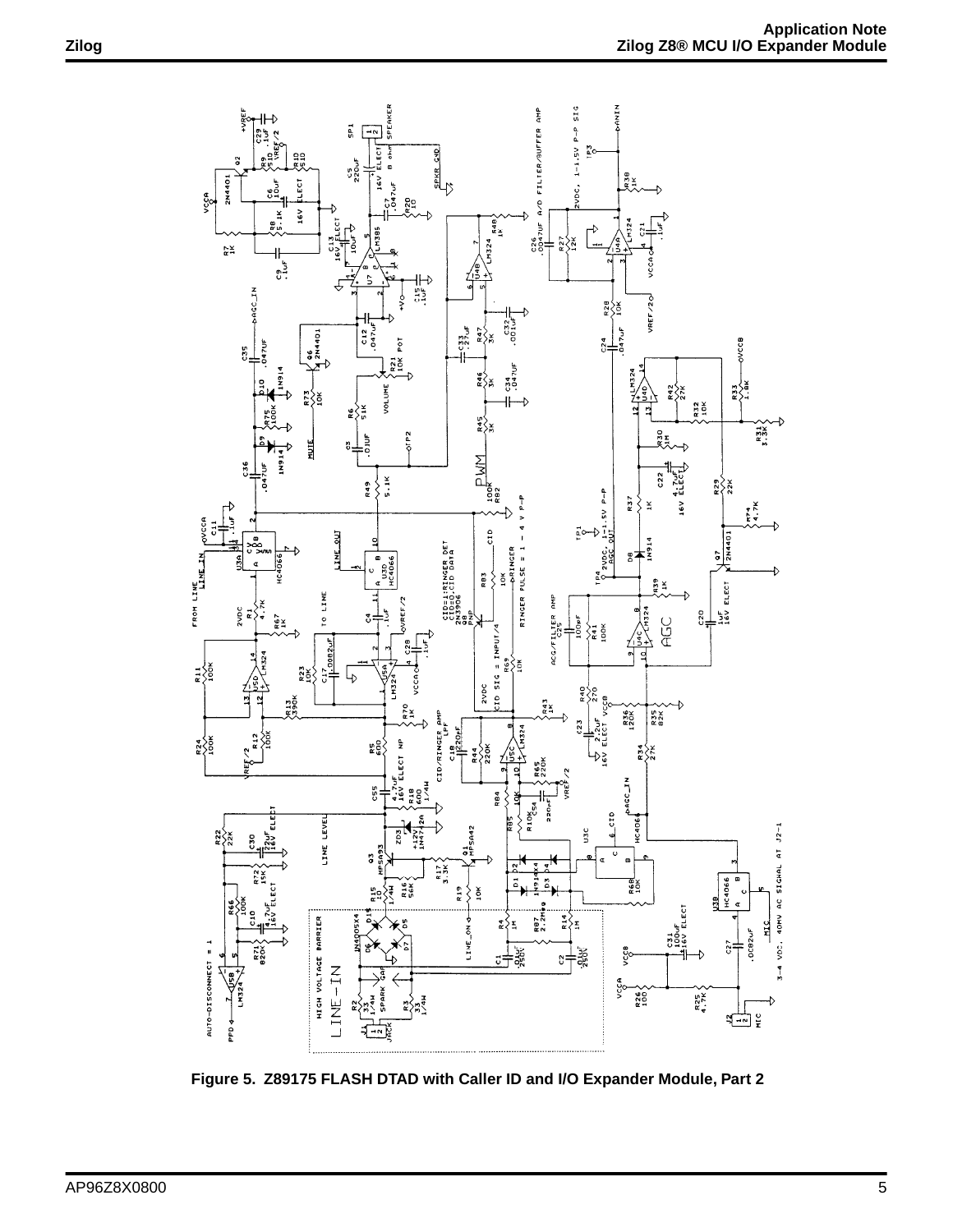# **HARDWARE ISSUES**

EPROM access times in the 150–200 ns range are suitable for crystal clock speeds of 10 MHz for most applications. (Reference the appropriate Zilog data sheets for the exact access time requirement for the particular device being used.)

You should carefully consider compatibility of the I/O Expander ports compared to the  $Z8^{\circledR}$  MCU ports. The 74HC541 IC used for the inputs does not have an autolatch feature like the Z8 MCU; therefore, if an input is not used and left open it may cause oscillations that could result in noise in adjacent circuits. Any unused inputs should be connected to  $V_{CC}$  or GND.

Also, consider that the 74HC374 used for the outputs has a higher output drive capability than the Z8. The hardware should be designed to be within the specifications of the output drive capabilities for the Z8 MCU.

The I/O Expander is hard-wired so that Port0 is all inputs and Port1 is all outputs. The outputs are driven by a 74HC374, which has totem pole outputs. The totem pole outputs should not present a problem in most cases, if the target design uses open-drain on Port1.

**Note:** If the port was used to scan a keyboard matrix, do not press more than one key at a time unless isolation diodes are used.

# **Power Consumption Effects**

The additional power consumption from the EPROM and I/O Expander should not affect most designs. Most of the extra current (approximately 10 mA) will be used by the EPROM. The three CMOS parts are very low power. The quiescent current on the 74HC374, for example, is about 160 µa (worst case).

The most notable impact the I/O Expander will have on power consumption will be when the application is in a Low-Power mode. Increased power consumption caused by the I/O Expander can be minimized by setting the outputs High or Low, so that minimal current is drawn during either Halt or Stop mode. If the application uses Stop mode, the current from the EPROM will be equal to the standby current listed in the particular Zilog data sheet for the EPROM being used. (A typical value might be 100–250 µa.) For Halt Mode, the current should be significantly less than the active current of the EPROM, since the EPROM will be in standby most of the time. In applications where the Halt Mode is automatically exited by a programmed interrupt, then the standby time will depend on the interrupt rate and the processing time after each interrupt.

# **SOFTWARE ISSUES**

The I/O Expander takes some additional code space, but this is reduced somewhat when the EXTMEMORY equate is set to 0 for a mask release. (Refer to the "Program Listings" section, which follows.) In this case, the InputPort1 and OutputPort0 subroutines reduce to a single output instruction, the equivalent of what it would be without the I/O Expander. Reading or writing to these ports will require two instructions instead of one.

If the Z8<sup>®</sup> MCU is a part that includes a DSP processor, the assigned engineer should verify that the burned-in DSP code is the correct version for the intended application. If there was a recent DSP update, that version may not be available in a ROMless part.

The customer should test with both the I/O Expander and the emulator to ensure that there is nothing that could result in a problem with the masked part. This is especially important if the intended masked DSP code is not the version in the ROMless part used with the I/O Expander. In this case, the final software verification should be performed with the emulator.

# **OutPutPort1 Timing Considerations**

When the foreground software uses the OutputPort1 routine to change the port setting, the exact timing could be affected by the same OutputPort1 routine used in the interrupt handler.

When the OutputPort1 routine is called, the changes take effect immediately. If only the "port1save" register is modified, the change will take effect on the next system interrupt. This simpler approach can be used where timing is not critical.

For applications requiring critical timing sequences, the user can temporarily disable interrupts.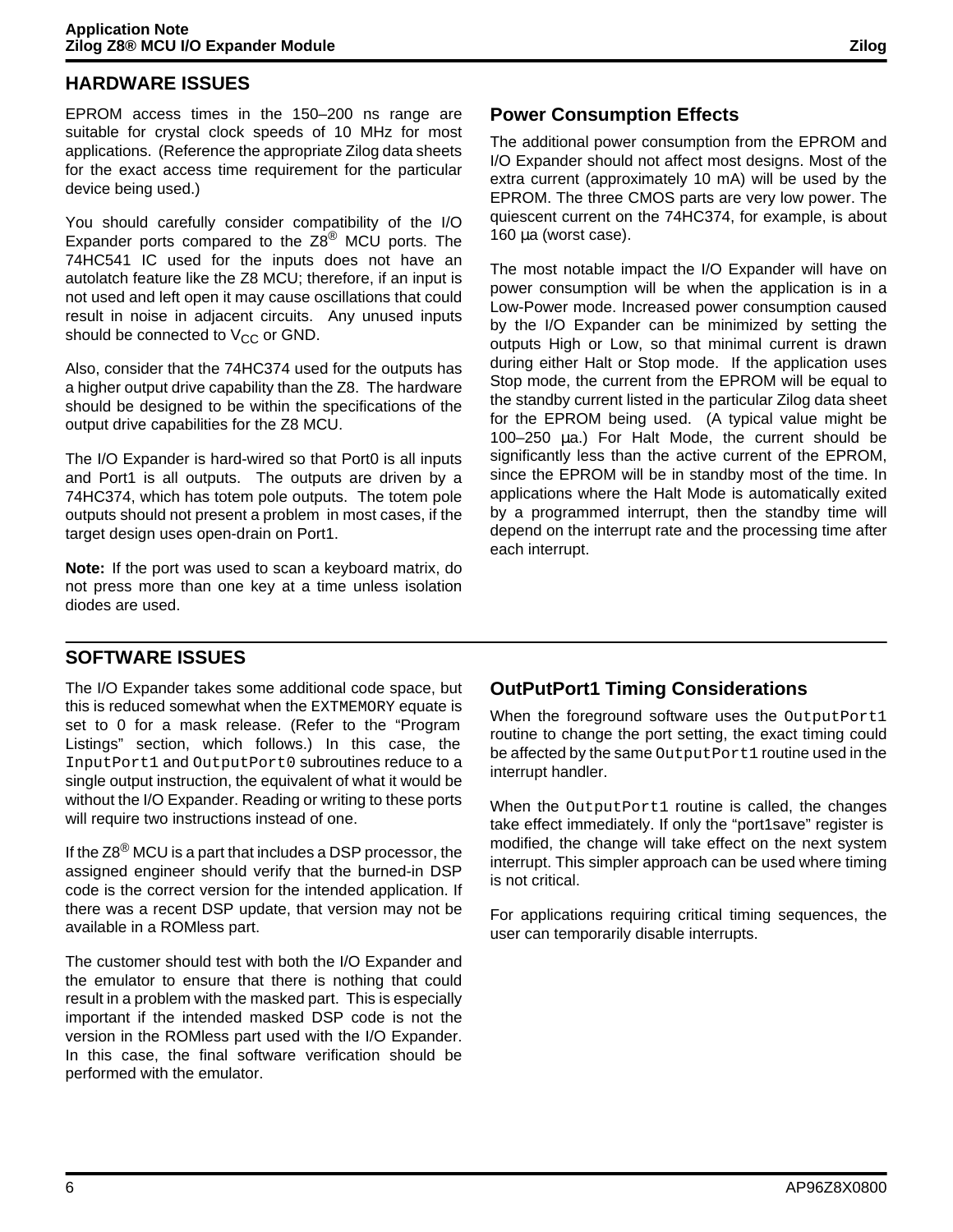# **SUMMARY**

The I/O Expander is useful in applications where Port0 and Port1 are needed by the application as I/O and ROMless mode is also desired. The small size of the module, combined with the software support provided in this application note, makes implementation easy.

The I/O Expander is implemented on a Z89175 Evaluation Kit Board (Z8917500CZ0) that demonstrates digital answering machine functions with FLASH memory and Caller ID. For more information, contact a Zilog sales office.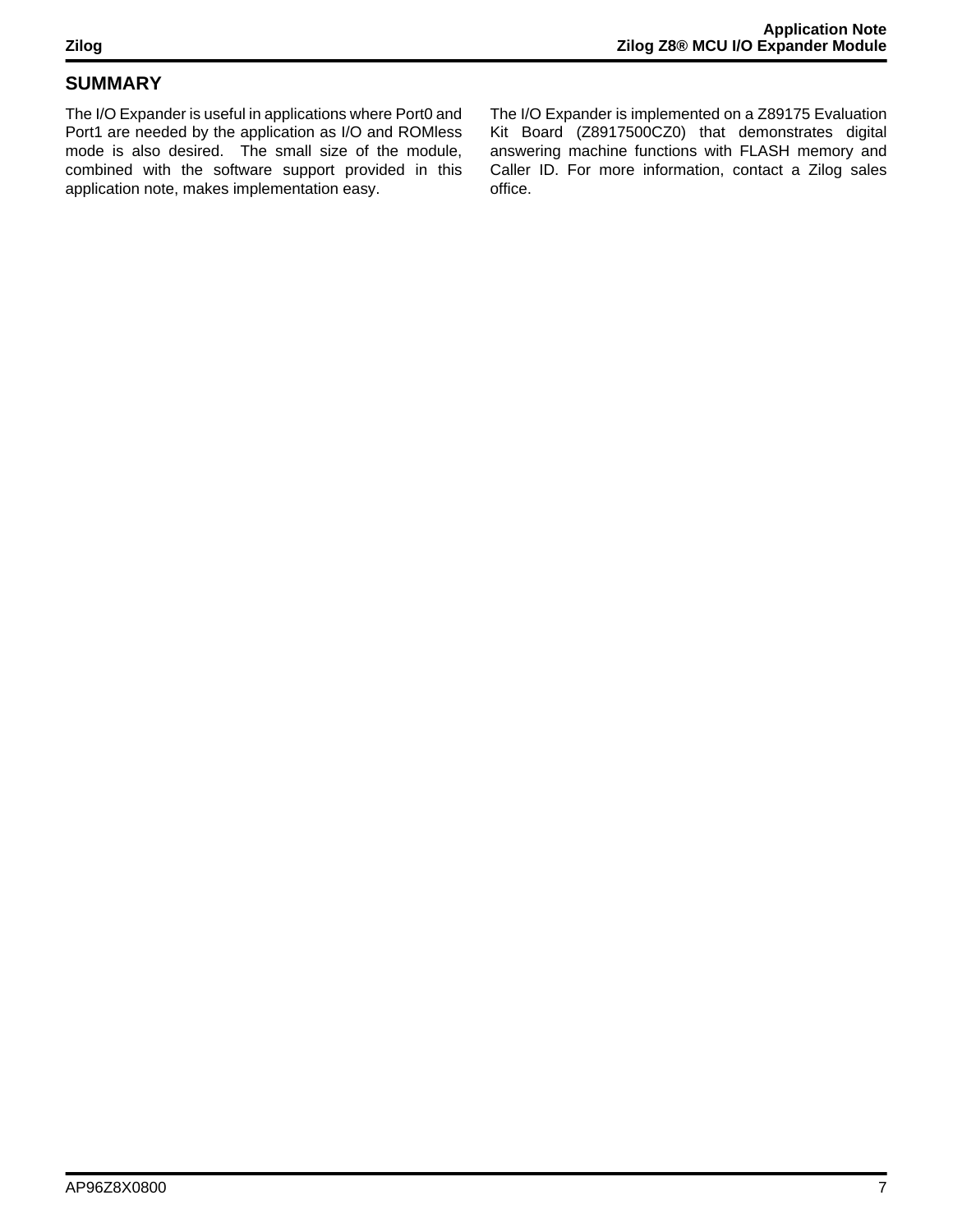# **PROGRAM LISTINGS**

The I/O Expander software support includes Port0 and Port1 initialization, input and output subroutines, and some example code that demonstrates how the I/O Expander is used. The names of registers are the same as those used in the Z89175 Evaluation Kit (Z8917500ZC0) application code.

A conditional assembly is used to assemble the code to initialize Port0 and Port1 as address and data if the EXTMEMORY equate is  $= 1$ . If the equate is  $= 0$ , then the code is assembled to initialize Port0 as an input and Port1 as an output.

```
EXTMEMORY.equ 1 \qquad ; 1=I/O Expander. 0=silicon or emulator
    srp #%F0 \qquad \qquad ; Point to control registers
    .if EXTMEMORY
    ld r8,#%96 ; P01M, p0/p1=add/data lines
    .else
    ld r8,#01000101B ; P01M, p0/p1=outputs
    .endif
```
# **OutputPort1 Subroutine**

The OutputPort1 subroutine is used to output a new value to the port. A copy of the output port is always kept in the "port1save" register. Any changes to the port require either an AND or an OR instruction to be performed on the register, then the OutputPort1 subroutine can be called to update the port. If the code is running with the I/O Expander, then the output is performed by an external address write. To run with the emulator or for the mask release, the output is performed by writing to the port directly with a single instruction. The InportPort0 subroutine works in a similar fashion.

```
extadd .equ %8000 ; External Address
OutputPort1:
           EXTMEMORY \qquad \qquad ; Output to Port1
    ld r0,#^HB(extadd) ; Point to External I/O
     ld r1,#^LB(extadd)
     ld r7,port1save : Get New Data
     lde @rr0,r7 \qquad \qquad ; Output Data to "Fake" Port1
     ret 
     .else
     ld port1, port1save : 0utput Real Port1 Data
     ret
     .endif
```
# **InputPort0 Subroutine**

The InputPort0 subroutine is used to read the input port. After calling the InputPort0 routine, the port value is stored in a working register. Permanent data needs to be saved by the application to a permanent register. In most cases, a permanent register is not needed because the port value can be read using the routine anytime.

```
InputPort0:
     .if EXTMEMORY ; Input Port0 
     ld r0,#^HB(extadd) ; Point to External I/O<br>ld r1 #^LB(extadd)
           r1,#^LB(extadd)
     lde nport0,@rr0 ; Get Expanded Port0 Data
     ret 
     .else
     ld nport0,port0 ; Get Real Port0 Data
     ret
     .endif
```